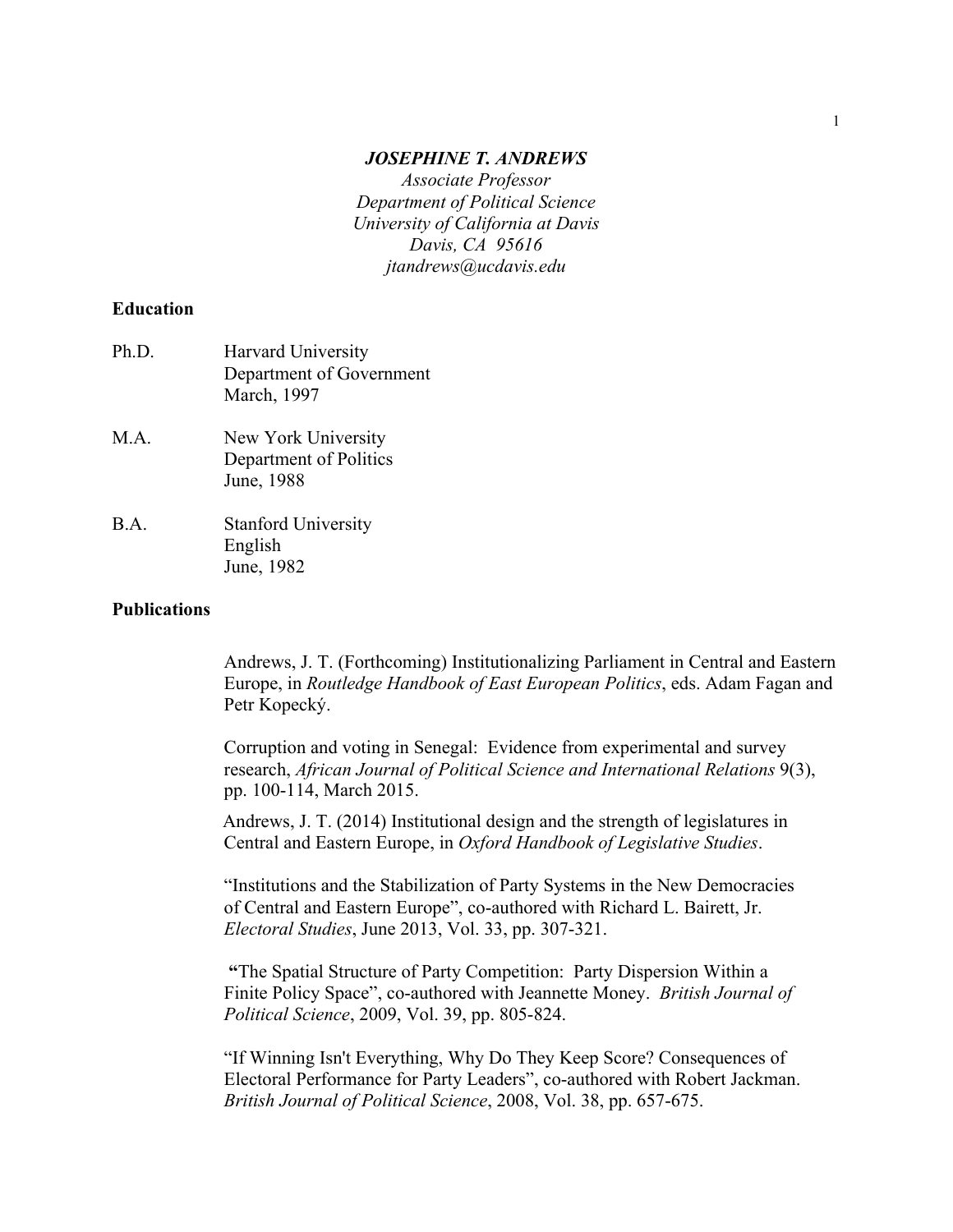"Strategic Fools: Electoral Rule Choice Under Extreme Uncertainty," coauthored with Robert Jackman. *Electoral Studies*, March 2005, Vol. 24, No. 1, pp. 65-84.

"Veto Players and the Rule of Law in Emerging Democracies," co-authored with Gabriella Montinola. *Comparative Political Studies*, February 2004, Vol. 37, No. 1, pp. 55-87.

*When Majorities Fail: The Russian Legislature, 1990-19*93. 2002. Cambridge University Press.

"Regionalism and Reform: Evidence from Provincial Russia," co-authored with Kathryn Stoner-Weiss. *Post-Soviet Affairs*, Fall, 1995, Vol. 11, pp. 384-406.

"Political Change in Leningrad: An Analysis of the 1990 Elections," co-authored with Alexandra Vacroux, in *Local Power and Post-Soviet Politics*, edited by Theodore Friedgut and Jeffrey Hahn, E.M. Sharpe: New York, 1994.

### **Working Papers**

"Executive Strength in Dual Executive Regimes," co-authored with Richard Bairett. Most research on comparative executives focuses on the presidency. Yet as the number of democracies in the world has increased so has the diversity of constitutional arrangements, such that a plurality of contemporary regimes includes both president and prime minister. In this paper, we refer to all systems in which include both a prime minister and president, regardless of mode of election of president, as dual executive systems. We introduce a coding scheme to assess executive power held by both presidents and prime ministers. We code executive power for heads of state and heads of government in twenty-seven dual executive democracies (both parliamentary and semipresidential) in Europe. Our data set includes data on executive power for twenty-seven countries starting in 1990 through 2012. Using this data, we study the impact of executive power in dual executive systems on democratic performance as measured by democratic accountability and corruption. We find that, in general, the powers of prime ministers improve democratic performance. The powers of presidents improve accountability when the president and prime minister are from the same party and the president is indirectly elected. However, when the president and prime minister are from different parties and the president is directly election, the powers of president decrease democratic accountability. We do not find evidence that presidents' powers impact levels of corruption. Paper is **in progress**; draft presented at 2014 Meetings of the Midwest Political Science Association.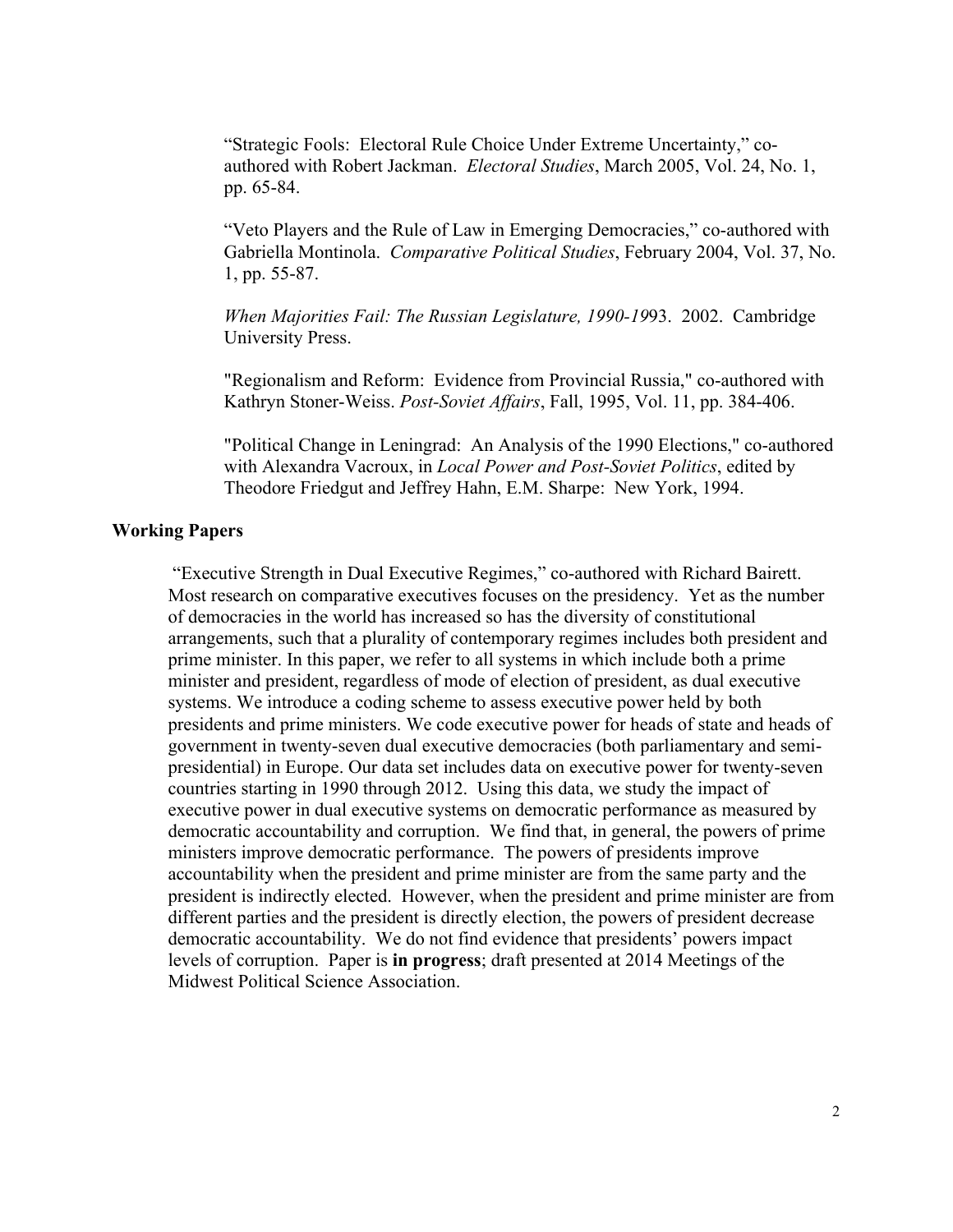## **Conference Papers**

| 2014 | "Executive Strength in Dual Executive Regimes," co-authored with Richard<br>Bairett. Meetings of the Midwest Political Science Association, Chicago, IL,<br>April 2014                                                                                                                      |
|------|---------------------------------------------------------------------------------------------------------------------------------------------------------------------------------------------------------------------------------------------------------------------------------------------|
| 2013 | "Institutions and the Stabilization of Party Systems in the New Democracies of<br>Central and Eastern Europe", co-authored with Richard L. Bairett, Jr. Conference<br>of the Southern California Comparative Political Institutions group, held at UC<br>Santa Barbara, September 20, 2013. |
| 2012 | "Measuring Executive Power: Transcending the Presidential-Parliamentary<br>Divide," co-authored with Richard Bairett. Meetings of the Midwest Political<br>Science Association, Chicago, IL, April 2012.                                                                                    |
| 2011 | "Institutional Choice and Electoral Uncertainty in the New Democracies of<br>Central and Eastern Europe." Meetings of the Council of European Studies,<br>Barcelona, Spain, June 2011.                                                                                                      |
| 2010 | "Comparing Attitudes Toward Democracy in Emerging Democracies: A Multi-<br>Level, Cross-Regional Approach," co-authored with Kris Inman. Meetings of the<br>Midwestern Political Science Association, Chicago, IL, April 2010.                                                              |
| 2009 | "Vote Choice in Africa's Emerging Democracies," co-authored with Kris Inman.<br>Meetings of the Midwestern Political Science Association, Chicago, IL, April<br>2008.                                                                                                                       |
|      | "Vote Choice in Africa's Emerging Democracies," co-authored with Kris Inman.<br>Paper presented by invitation to the Stanford Center on Democracy,<br>Development, and the Rule of Law. April 5, 2009, Stanford, CA.                                                                        |
| 2008 | "Political Participation in Africa: Evidence from Survey and Experimental<br>Research," co-authored with Kris Inman. Meetings of the Midwestern Political<br>Science Association, Chicago, IL, April 2008.                                                                                  |

# **Teaching**

### Undergraduate

Introduction to Comparative Politics (POL 002). In this large lecture course, I compare and contrast the political institutions of several countries including the United State, Britain, France, Germany, Russia, Poland, Hungary, South Korea, Taiwan and China. I focus on how the political institutions in these countries have changed or are changing with economic and political development. In particular, I use the concept of democratic transition to understand the importance